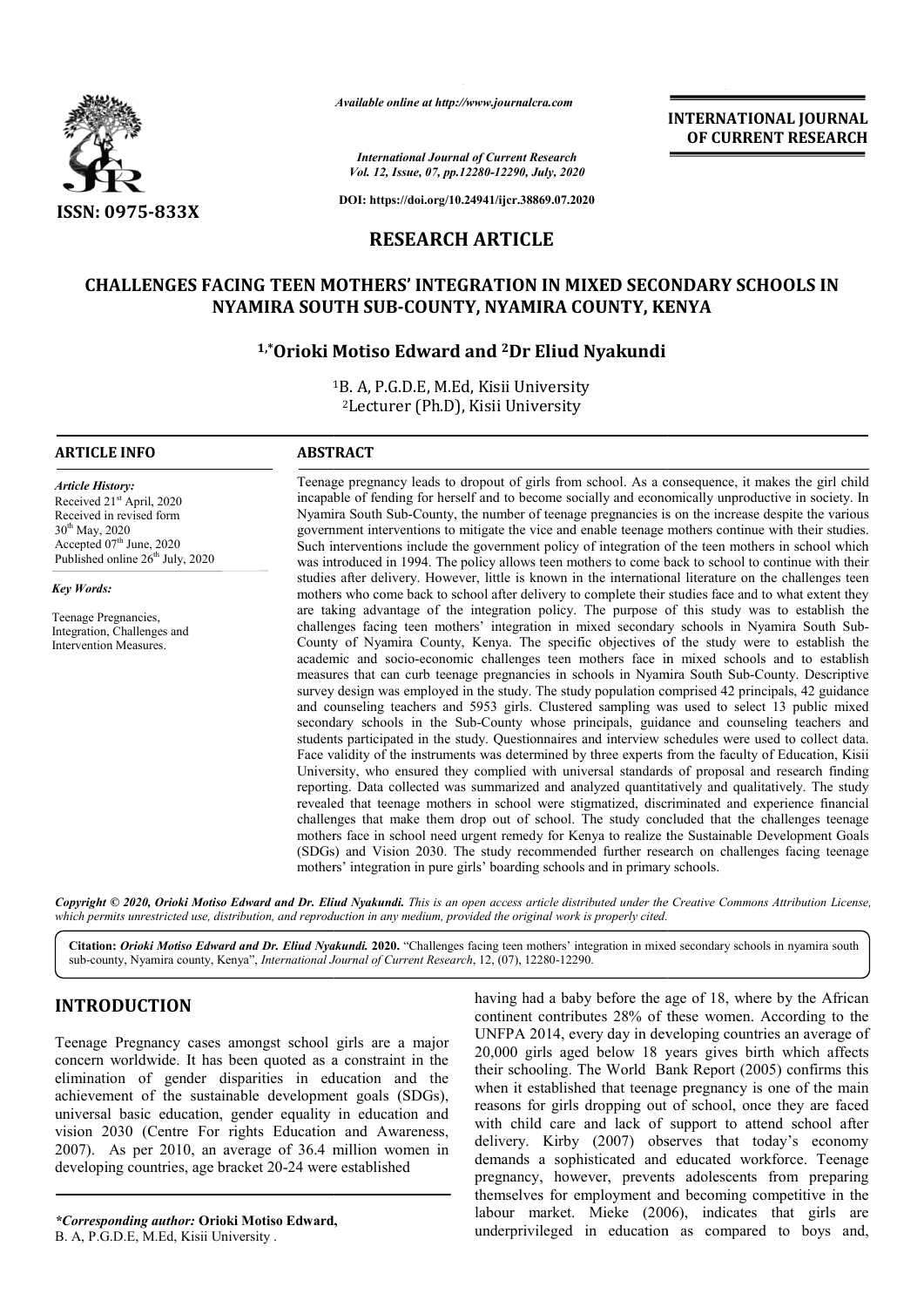therefore deserve special consideration so as to remain in school. To prevent girls from dropping out of school because of pregnancy, the African Population and Health Research Centre (2007) recommends that pregnant teenagers and mothers should be given a chance to complete their education by not excluding them from school. Even though the Kenya government introduced free Secondary Education in 2008 which allows re- admission of teenage mothers to school, the enrolment of girls in school is still low, The Centre for the Study of Adolescence (CSA, 2008) shows that 13,000 girls drop out of school every year in Kenya because of pregnancy. The low enrolment is a matter of concern as it amounts to denying the girl child their right to education. Siringi (2012) while citing the gender policy in Kenya says that even though the law allows girls to come back to school after delivery, social issues such as stigmatization, mockery of teen mothers by other students, teachers and parents lowers their confidence and force them out of school to get married. This is contrary to those girls who complete their studies without becoming pregnant as they score good grades, delay their marriage, do not subject their daughters to archaic practices such as female genital mutilation, practice family planning and bring up children with high survival chances ( Central Bureau of Statistics, 2004). Grant and Hallman (2008) assert that limited studies have been conducted to establish challenges teen mothers face in school that force them to drop out. They maintain that many studies that have been conducted in developing countries, including Kenya are based on the causes and effects of teenage pregnancies. They therefore recommend establishment of challenges that discourage girls from school so as to mitigate the problem of low enrolment of girls and gender disparities in education. It is therefore important to know what these factors are in school which keep teen mothers away and are barriers in their access to education.

The problem of teenage motherhood has been studied by many researchers with the intention of establishing the causes and effects of teenage pregnancies and how to prevent them (Hopane, 2008). However, little is known in the international literature about the challenges faced by pregnant teenagers and teenage mothers in school. The researcher therefore, sought to establish the extent of teenage pregnancy problem in Nyamira South and the challenges teenage mothers face in school. Tanui (2013) reported that in the South Western part of Kenya, former Nyanza province of Kenya, where Nyamira South Sub-County is located, 60 percent of girls aged 15 and below were found to have started their sexual encounters. The counties in this region include Nyamira, Kisii, Homabay, Migori, Siaya and Kisumu. Nyamira South is one of the four sub– counties in Nyamira. This translates to 6 in every 10 girls being sexually active before age 18, the legal and consensual age for sex and marriage. In Nyamira South Sub-County where the study was conducted, it was noted that many girls join Form 1 while those who complete the Form 4 course are less as many drop out of school while almost all the boys who join form 1 complete their form 4 course as shown in Table 1

**Statement of the Problem:** Teenage pregnancy has become a serious problem in many societies. The number of teenage mothers in school keeps on increasing. Globally, 65 out of every 1000 girls become pregnant every year while in Developing Countries, 20,000 girls younger than 18 give birth every year. The teenage mothers who come back to school to complete their studies face many challenges as they take the roles of being both students and mothers at the same time.

The challenges which the young mothers face make them to score poor grades or opt to drop out of school. The low grades they score also restrict their educational progression to college or university which affects their future economic opportunities and this is likely to be passed to their next generation as their children may also be teen mothers, repeating the path taken by parents, thereby becoming social dependents. Kenyan Government introduced free secondary education in 2008 and so that girls to come back to school to complete their studies after delivery, still the enrolment of girls in school was still low. This is a setback to Kenya's Sustainable Development Goal (SDG) NO.4 which targets 100% admission to inclusive, justifiable and excellence in education to all while promoting enduring learning chances for all Kenyans by 2030. In order to growth and sustain achievements in school, it is necessary that all these barriers to education are exhaustively investigated with the objective of removing them while making school safe for all learners, especially girls. It is against this background that this study seeks to investigate the challenges facing teen mothers' Integration in mixed secondary schools in Nyamira South Sub-County, Nyamira County, Kenya.

**Purpose of the Study:** The purpose of the study was to establish the challenges facing teen mothers' Integration in mixed secondary schools in Nyamira South Sub-County of Nyamira County, Kenya.

## **LITERATURE REVIEW**

**Academic challenges teenage mothers face:** Human capital theory affirms that children bearing may have far – reaching consequences on the teen girl education and society (Becker, 1964) According to this theory, the incidence of early childbearing seems to raise the opportunity costs of accumulation in human capital. Being a teen mother may impede human capital investment because it is during adolescence that one's education is attained. Given the high secondary school dropout rates of teen mothers, they are less likely to attain a university degree, which is more valued in labour markets. Teenage motherhood may hinder young women from participating in the labour force due to incompatibility between employment and child rearing. Since teenage mothers are still young, it becomes more difficult for them to take responsibility and as a result, they tend to be more dependent on welfare and trapped in poverty (Furstenberg, 1991).

Chauke (2013) study shows that education may be put on hold when a teen becomes pregnant. In many cases, teenage mothers are unable to go back to school after delivery as they are compelled to look after their children. In some cases, the young mother's physical health conditions do not make it conducive for them to return to school. Other teenage mothers who were planning to attend college in future may put off those intentions after becoming pregnant as they may decide to focus on the baby rather than pursuing further education. Chohan's (2010) research on young mother-hood highlights that young mothers experience many challenges and demands. This is especially when the baby is sick or when they have a lot of school work. The research points out that teen mothers start their day three hours earlier than their peers to prepare themselves and their baby. The research further says that some teen mothers may wish to stay at home and care for their babies, which would reinforce the attitude of teen mothers as 'reckless' because they don't return to school.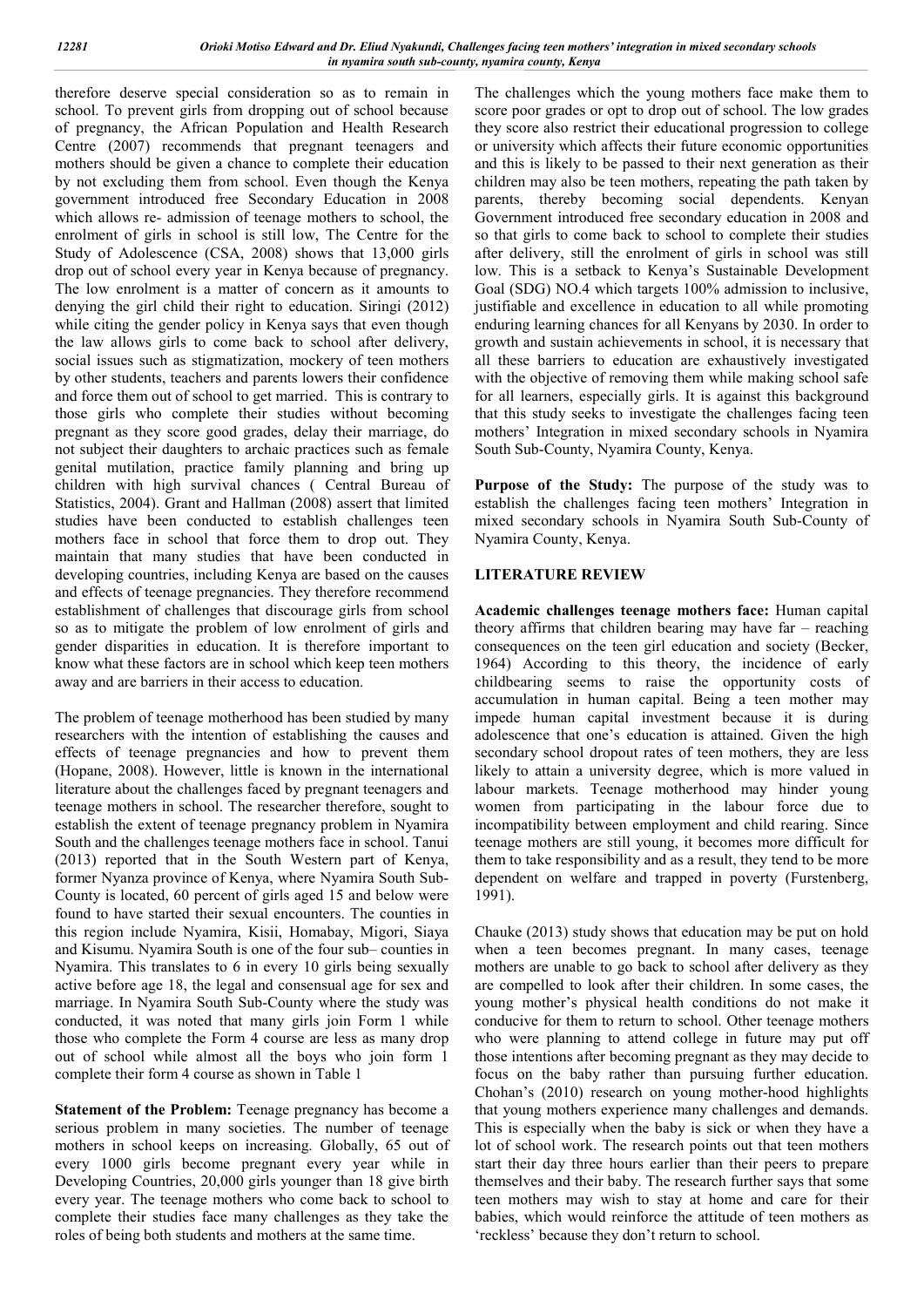The re- admission of teenage mothers back to school policy clearly stipulates the role of parents in supporting teenage mothers in school. The current study therefore sought to find out if parents understand their roles and adequately support teenage mothers in meeting school requirements. Studies indicate that the academic performance of teenage mothers also decrease when they come back to school to complete their studies. Bunyi (2008) study, for instance notes that when teen mothers come to school, their performance is often affected and most of the girls moved from doing well academically to a mere average or below average as they try to balance between motherhood and schooling. Another study by Morrell, Bhana and Shefer (2012) supported the above assertion by noting that 41% of teenage mothers who experienced successive pregnancies repeated at least one grade or more. This is emphasized by Ardington (2012) who points out that teenage mothers were two thirds of a grade behind their peers and the teen mothers are 25 per cent more likely to drop out of school. Wanyama (2011) observes that teen mothers require a maternity break after delivery. As concerns provision of the maternity break before they come back to continue with their studies, 57% of the teachers interviewed in Emuhaya Sub-County felt that this break is necessary so as to enable the teen mother quick recovery and also enable the mother child to bond. However, the teachers observed that when teen mothers resume schooling, their performance was found to have declined and they required special attention from the teachers so as to be at par with the other students which cannot be provided by the rigorous school routine. The study revealed that teachers in school were too busy to prepare, teach and mark the learners' books that they did not have time to guide and assist teen mothers for continuity and allowing them to attain good grades. The current study, therefore sought to investigate if schools have formal arrangements and support programmes for teenage mothers to cover syllabus when they miss lessons.

**Socio- economic challenges teenage mothers face:** Pregnant teenagers and teenage mothers also experience stigma from friends, peers and the community. Studies indicate that a greater percentage of pregnant teenage girls and mothers experienced instances of being shunned by peers, in some instances, pregnant girls are compelled to leave school at an early stage of pregnancy because of discrimination by teachers and fellow learners (Bhana, Morell & Shefer, 2012).Other studies also indicate that the lives of teenage girls who become pregnant are at stake. According to Martin (2010), adolescents who become pregnant have increased chances of hypertension and becoming anemic during pregnancy. These medical conditions risk the lives of pregnant teenagers when they undergo labour, especially when they are not attended to by trained medical personnel. As a consequence of pregnancy, teenagers are teased, gossiped and also branded unkind comments both at school and at home (Mpetshwa, 2000).Therefore, teen mothers opt to change schools after childbirth, as a way of avoiding the 'environment of shame'. Others are even discouraged by the community from completing school and even shunned as the 'other girls' (Chohan, 2010). The current study therefore sought to find out to what extent teenage mothers are discriminated in Nyamira South. One's social status is lowered when a teenager becomes pregnant. Most respondents interviewed in Ritcher & Mlambo(2005) study on the perceptions on teenage pregnancy, reported that having a child was seen as a disgrace to the parents and the community.

The same sentiments were also expressed by respondents in the study conducted by Mpetshwa (2000) in which they said that the community members tended to have developed a negative reaction towards adolescent mothers. Some of the participants expressed having experienced a lot of mistreatment from their family members, especially their parents who felt let down by their children falling pregnant. The participants indicated that they were not treated equally like other members of the family while in some cases, pregnancy made some participants to be rejected by friends. The study also indicates that once a girl feels rejected, she becomes isolated and even decides to be married at an earlier age than expected. It is worth noting that these studies were not focused on teenage mothers in school. The current study therefore sought to investigate perceived challenges faced by teenage mothers who seek re- admission in schools to complete their studies. According to Wanyama (2011), some teachers do not accept teenager mothers back to school after delivery. The study revealed that the teachers resist readmission of the teen mothers, and once the school accepts them back unconditionally, the teachers have no option but to accept them too. The challenge lies in what happens during teacher- student interaction. For some teachers, they encourage them to work hard to improve, while others mock and make them reference materials in class which makes them lose concentration and hope and hence perform poorly or opt out of school. For some school principals, they are also opposed to the government policy on integration due to the perception that the presence of teen mothers in school would prompt other girls to get pregnant as well (Achoka, J. & Njeru, F, 2012). The re- admission policy of teenage mothers back to school clearly stipulates that they (teenage mothers) should be allowed back unconditionally. The current study therefore sought to investigate if school principals have fully implemented the re- admission policy in their schools.

Low education background of the girls who drop out of school to get married leads to increased unemployment rates. The National Campaign to Prevent Teenage Pregnancies (2011) survey on the impact of teenage pregnancy reports that the correlation between earlier teenage pregnancy and dereliction to complete high school decreases career opportunities for many young women. A survey of 100 teenage mothers in the United Kingdom found that only 11 percent were formally employed while the remaining 89 percent were unemployed (Social Exclusion Unit, 1999). The report further reveals that, majority of teenage mothers live in deprivation, with almost half in the bottom fifth of the income distribution. The current study therefore, sought to find out to what extent teenage mothers in Nyamira South were taking advantage of the readmission policy to better their future lives. UNESCO (2014) asserts that non- voluntary pregnancy testing in schools is a violation of the girls' rights, privacy and dignity. In a bid to evade these violations, pregnant school girls may opt to drop out of school or procure an insecure abortion. Centre For Reproductive Rights ( 2013) notes that even though the essence for pregnancy testing in school is to attend the health needs of the pregnant learners, in reality, many girls are excluded from the school system once they have been discovered through such testing, which violates their right to education. CSA (2008) report also notes that Kenyan girls in many communities who wish to come back to school after delivery are forced into marriage by their parents who fear loss of bride price due to pregnancy or the lowering of such prices as a result of pregnancy.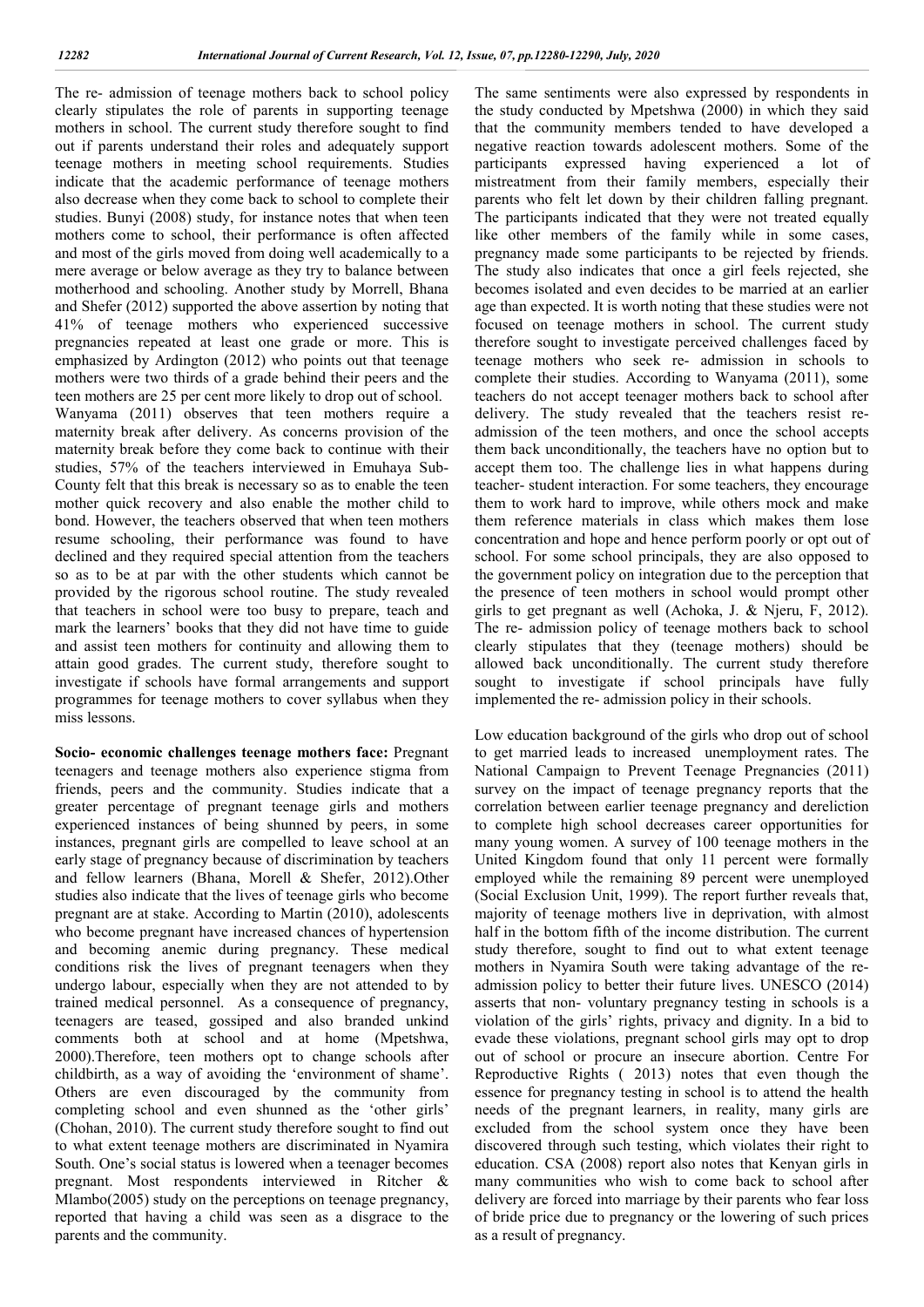As a consequence, the teenage mothers are married off to older men, especially in polygamous marriages to at least get the anticipated benefits from such marriages. The report also reveals that taking such a girl to school is viewed as increasing the risks of the girl getting pregnant again which will reduce bride price further incase the girl became pregnant again. This study was carried out in pastoralist communities in Kenya. The current study however sought to find out if teenage girls in Nyamira South are subjected to forceful and under age marriages. Teenage pregnancies also strain the state resources to the citizens. This is as a result of the children of adolescent mothers utilizing public health care services while others are likely to be placed in foster care. Thus the economic cost of teen pregnancy to society adds up to billions of dollars per year which includes increased health care services, foster care and lost productivity. (African Development Bank, 2018). The health of the teen mother can be affected when she becomes pregnant. The body of a woman has to naturally develop to such an extent that it can comfortably accommodate a baby. The teenage girl's body which is not fully developed would obviously pose some problems for both the woman and the baby she carries. The medical complications that teenage mothers may experience include: pre-eclampsia, premature births and low birth weights. Mayors (2004) says that risks for medical complications are greater for girls aged under 15, as an underdeveloped pelvis can cause difficulties during childbirth. One of these is obstructed labour which is usually dealt with by caesarean section in developed nations. However, in less developed regions where medical services might be hampered by unavailability, it can cause eclampsia, fistula, infant mortality or death of the mother. The current study therefore sought to investigate on the availability and accessibility of pre- natal and ante- natal services in place for teenage mothers in Nyamira South.

Teenage pregnancy can also lead to depression. Uncertainty about the future may be realized when a teen becomes pregnant. She may feel she does not have enough skills to be a mother. She may also develop anxiety about how having a baby will affect her life and future prospects. The above feelings coupled with rejection of the teenage mother may culminate into a severe psychological condition such as depression. Participants interviewed in a study done by Clemmens (2002) on the impact of teenage pregnancies reported feeling depressed after the delivery of their babies of which none of these respondents had a history of being treated for depression in the past. The depression makes the teenage mothers in school to perform poorly in their studies, or even repeat classes. This study apparently indicates that teenage motherhood is associated with confusion and uncertainty of the young mother. The current study therefore sought to find out the effect of teenage motherhood on teenage girls in school.

**Teenage pregnancy prevention:** Teenage pregnancies can be reduced by offering the students curriculum – based comprehensive sexuality education. Thus, educate the youth with age – appropriate, culturally relevant and scientifically correct information. The education also provides adolescents with structured opportunities to develop attitudes and to practical skills they require to be able to make informed decisions about their sexual lives. There are two main approaches to sexuality education that is, advocating abstinence only or providing age-appropriate, comprehensive programs. Kirby (2008) revealed that abstinence – only programs are not efficient at stopping or delaying sex.

The effective approach is comprehensive sexuality education which teaches abstinence as the best method for preventing teenage pregnancies but also teaches about condoms and contraception use to minimize the risk of teenage pregnancies and infections and sexually transmitted diseases; including HIV/AIDS. It also teaches about interpersonal and communication approaches and helps the youth to explore their own values, goals and options (Advocates for Youth, 2001). Looking at comprehensive sex programmes, it was found that they increased awareness on sexuality, and two thirds of these programmes had a positive impact on behaviour of adolescent girls, including delayed sexual debut. Wanyama (2011) observes that in Kenya, the setback to provision of comprehensive sex education in school is that teachers do not have sufficient training to give students correct information coupled with resistance by religious organizations which claim that the responsibility lies with parents, yet the parents do not have the skills or the information to help the young people. Pattman & Chege (2003) also recognize teachers' attitude towards implementation of comprehensive sex education in school as a barrier. They say that teachers who feel awkward with the subject matter or who are judgmental about adolescent sexuality may impart information that is inaccurate, confusing or incomplete. They also reveal that comprehensive sexuality education that is offered to boys and girls in the same classroom may result in low attendance by girls, and once the girls have withdrawn, they will remain ignorant on sexuality knowledge and risk teenage pregnancy. The current study therefore sought to find out if teachers have adequate skills to handle comprehensive sex education syllabus and their attitude towards teenage mothers in school.

Provision of contraceptives to adolescent girls can also stop or delay the teenage pregnancies. UNFPA (2014) reports that adolescents often do not access contraceptives and information about their use. The report continues to say that to make it easier for adolescents to learn about preventing pregnancy, or obtain contraceptives, an increasing number of contraceptives have established youth friendly sexual and reproductive health services which ensure adolescent's privacy, accessibility are open at hours that are convenient to young people. However, the National Council for Population and Development (NCPD, 2013) notes that in Kenya, laws have been formulated but implementation is the problem. For instance, The National Reproductive Health Policy (2007) and The Adolescent Health and Development Policy (2003) both recognize that access to quality health care is a right to every person, including adolescent girls. Previous studies indicate that emergency contraception is inaccessible to the Kenyan youth. UNFPA (2013) points out that access to emergency contraception is especially important to adolescent girls who often lack the skills or the power to negotiate use of condoms and are vulnerable to sexual coercion, exploitation and violence. The report also affirms that emergency contraception is a method that can prevent pregnancy within five days of unprotected sex or failure or misuse of contraceptive such as forgetting to take pills, rape or coerced sex. The current study therefore sought to investigate the attitude of girls towards contraception use and to what extent girls in Nyamira South access and use emergency contraception to prevent teenage pregnancy. Legislation of stringent rules against coercion and violence against adolescents or any woman can stop unwanted pregnancies. Heise (2011) says that countries need to strengthen laws against sexual violence and protect girls against rape and unwanted pregnancies.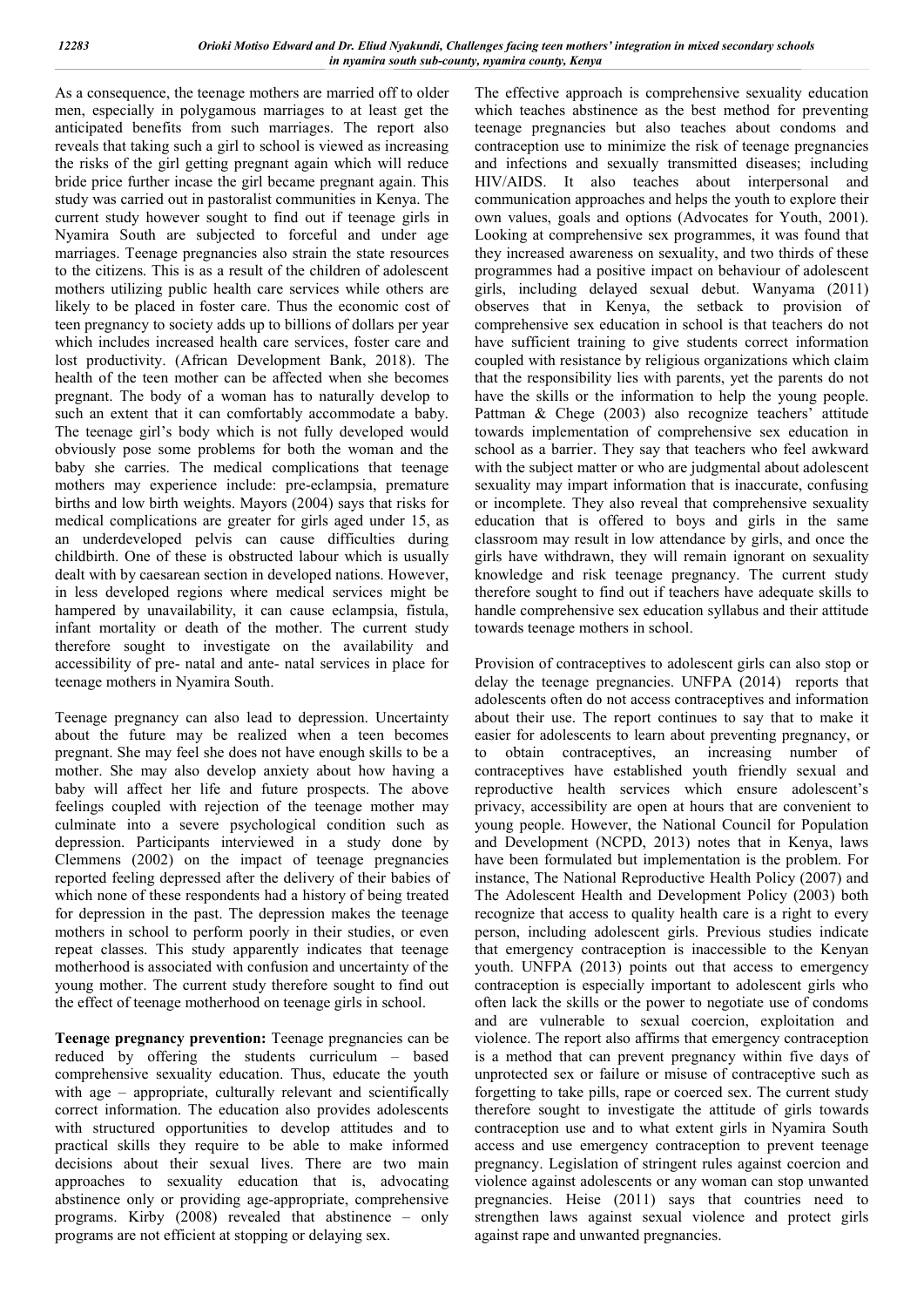Once the laws have been enacted, perpetrators of sexual violence to women should be brought to justice and survivors of these injustices to be supported to regain their normal life. The strict laws will deter sex pests from molesting and impregnating adolescent girls. The current study sought to investigate to what extent laws formulated to support and safeguard girls in school are implemented in Nyamira South. Provision of intervention and prevention services can also reduce teenage pregnancies. Brace (2009) explains that the intervention services begin with the identification, referral and delivery of services to teen mothers through partner agencies. The intervention programmes are designed to work together to prevent the livelihood of pregnancy and improve educational outcomes of the teen mother. Some of these programmes include family planning assistance services, counseling and parenting classes. Save the Children and UNFPA (2009) point out that ante- natal services provided to teenage are necessary to prevent a second birth and improve the health of the teenage mother. The current study therefore sought to find out which guidance and counseling programmes and services are available for teenage mothers in school.

The program "Let the circle be unbroken: Rite of passage" which was assessed by Elliot (1998) involves an adaptation of socialization processes frequently observed in African American culture which openly acknowledge the necessity of formally assisting adolescents in the transition from childhood into adulthood. The rite of passage from the African-American standpoint is meant to train the young person for a new stage of life. In this case, it includes educating teenagers about teen pregnancy. It follows that the basic principle that the teenager can achieve and train to become a productive and responsible member of society, which prevents becoming a teen mother on welfare or on social programmes. The transition from youthful to adult stage presents a challenge to majority of the youth. Presler- Mashall & Jones (2012) assert that the youth enter adolescent stage without understanding clearly the physiological processes their bodies are undergoing as young adults. The current study therefore sought to investigate the socializing programmes and activities available in school to assist the youth smoothly transit from the youthful to adult stage. The Bible is an important medium that can be used to combat teenage pregnancies. The Bible has many verses regarding how Christians should conduct themselves. For instance, it states "What? Know ye not that your body is the temple of the Holy spirit that is in you, which ye have of God, and ye are not your own? For ye are bought with a price: therefore glorify God in your body, and in Spirit, which are God's (1 Corinthians 6:19-20, KJV)".

This verse teaches that people are not simply flesh, but they are wrapped around the Holy Spirit, making the person a temple for God's Holy spirit to dwell within. If more adolescents believe their bodies are as temple, or Christ-like structures, then it would follow that they would make better choices about how they conduct themselves in regard to sexual relationships. The Bible also speaks about pre-marital sex being a sin and that people are to respect their bodies. It is apparent that God's plan for his children is to remain abstinent until they are married. If teenagers can understand the sanctity of their bodies and not put themselves in situations where pre-marital sex could occur, then the temptation would be greatly diminished. 1 Corinthians 6:18 states "Flee from sexual immorality. All other sins a man commits are external to his body, but he who sins sexually, sins against oneself".

While teens engaging in pre-marital relations may not cause death in the literal sense, it can be said that it is indeed the death of their childhood. However, Kirby (2008) observes that the Biblical approaches to teenage pregnancy prevention which emphasize on abstinence till marriage is basically moralistic and tends to ignore the fact that some teenagers are sexually active and denying them information on contraceptive methods of birth control, only places them at increased risks of teenage pregnancy. The study further reveals that withholding information on contraception use does not stop or delay sex.

## **RESEARCH METHODOLOGY**

**Research design:** Ogula (2005) defines a research design as a plan, structure and strategy of investigation to obtain answers to research questions and control variance. In addition, a research design is the plan the research adopts for answering the research questions and sets up the framework for the study. A research design therefore guides the researcher to collect data at a particular point in time with the intention of describing the nature of the existing conditions, identifying the standards against which existing conditions can be compared and determining the relationship that exists between specific events (Orodho, 2005). The study adopted a descriptive survey design which involved asking a large group of respondents questions about a particular issue or event (Mugenda & Mugenda, 2003). Orodho (2005) describes a survey research as a technique of gathering information by interviewing or administering a questionnaire to a sample of individuals. In this method, participants answered questions administered through interviews or questionnaires. After participants have answered the questions, the researcher describes the responses given. From the research sample, the results obtained were used to draw generalizations on the entire population. The advantage of the descriptive survey design is that researchers have face to face interaction with respondents and it is easy to supply research instruments such as questionnaires which capture data from a large number of respondents in a relatively short period.

**Sample size and sampling procedures:** A sample is a set of respondents selected from a large population for the purpose of a survey (Kombo & Tromp, 2006). According to Orodho (2005), sampling is a process of selecting a number of individuals from a population such that the selected group contains elements representative of the characteristics found in the entire group. It is a process of selecting a number of individuals in such a way that the individuals selected represent the large group from which they were selected. The study applied both clustered sampling and simple random sampling procedures to obtain the respondents. At least 30 per cent of the total population is considered representative (Gall and Borg, 2003). This is illustrated in Table 3.1. In this study, public mixed secondary schools were clustered into the four educational zones from which proportionate stratified random sampling was used to select a total of 13 schools to participate in the study. Simple random sampling was used to select 4 out of 14 schools from Township, 2 out of 7 schools from Gesiaga, 4 out of 12schools from Kebirigo and 3 out of 9 schools from Nyagachi zones. The researcher considered this sample size large enough to contain all the variations in the population and equal chances were given to each individual in the population. This made sure that sample obtained was proportionately and adequately distributed among the four educational zones.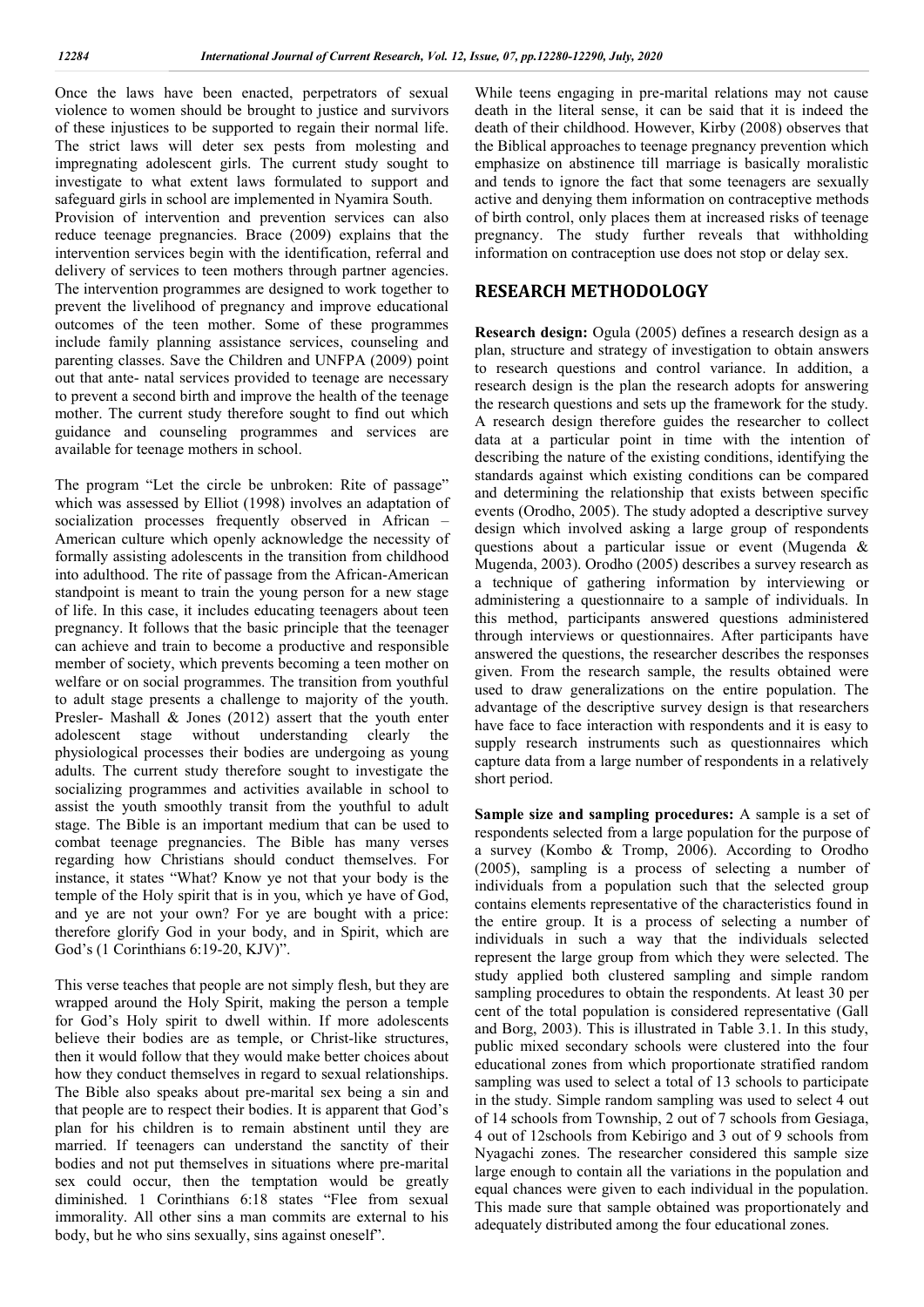#### **Table 3.1 Sample size against target population**

| Strata                         | Target | Sample size<br>$(30%$ Target) |
|--------------------------------|--------|-------------------------------|
| Principals                     | 42     | 13                            |
| Teachers                       | 42     | 13                            |
| Girls                          | 5953   | 1786                          |
| <b>QASO</b>                    |        |                               |
| Sub-County Director of Medical |        |                               |
| services                       |        |                               |
| Total                          | ናበ3ዓ   | 1814                          |

**Table 4.5. Principals' responses on teenage pregnancies and motherhood leading to poor syllabus coverage (n = 13)**

| Response                 | Frequency | Percentage |
|--------------------------|-----------|------------|
| <b>Strongly Disagree</b> |           |            |
| Disagree                 |           |            |
| Neutral                  |           |            |
| Agree                    |           | 30.77      |
| <b>Strongly Agree</b>    |           | 69.23      |
| Total                    | 13        | 100        |

| Table 4.6 Principals' response on number of hours lost by |
|-----------------------------------------------------------|
| expectant teenagers or mothers per week. $(n = 13)$       |

| Response                      | Frequency | Percent |
|-------------------------------|-----------|---------|
| 30 minutes per week           |           |         |
| 1 hour per week               | q         | 69.23   |
| 1 1/2 hours per week          | 1         | 7.69    |
| 2 hours per week              | າ         | 15.38   |
| $2\frac{1}{2}$ hours per week |           | 7.69    |
| 3 hours per week              |           |         |
| Total                         | 13        | 100     |

**Table 4.7 Guidance and counseling teachers' responses on the effect of teenage pregnancy on learner's concentration (n = 13)**

| Response                 | Frequency | Percent |
|--------------------------|-----------|---------|
| <b>Strongly Disagree</b> |           |         |
| Disagree                 |           |         |
| Neutral                  |           | 7.69    |
| Agree                    | າ         | 15.38   |
| <b>Strongly Agree</b>    | 10        | 76.92   |
| Total                    | 13        | 100     |

**Table 4.8 Guidance and counseling teachers' responses on instances of stigma in schools (n = 13)**

| Response   | Frequency | Percent |
|------------|-----------|---------|
| Yes        | 9         | 69.23   |
| No         |           | 30.77   |
| Don't know | U         |         |
| Total      | 12        | 100     |

**Table 4.9 Responses of students on teenage pregnancy prevention strategies (n =1786)**

| Strategies                                        | Frequency | Percent |
|---------------------------------------------------|-----------|---------|
| Offering compulsory sex education in schools      | 1483      | 83.03   |
| Expansion of youth development programmes         | 1375      | 76.99   |
| Youth involvement in recreation activities        | 1106      | 61.92   |
| Improvement on adult-teenage communication        | 1446      | 80.96   |
| Strict rules on boy-girl relationships in schools | 910       | 50.95   |

All the 13 Principals and guidance and counseling teachers from the selected schools automatically qualified to participate in the study. The Sub-County Quality and Standards officer and Sub-County Medical officer were purposively included in the study because they were the only ones to be selected.

#### **Table 4.10 Teachers' responses on teenage pregnancy prevention strategies (n = 13)**

| Strategy                                      | <b>Frequency</b> | Percent |
|-----------------------------------------------|------------------|---------|
| Responsible parenthood                        |                  | 84.61   |
| Legislation of stringent laws                 |                  | 61.54   |
| Economic empowerment of parents               |                  | 69.23   |
| Involvement of youth in recreation activities |                  | 53.85   |
| Limiting students' free time outside school   |                  | 69.23   |
| Guidance and counseling of girls              |                  | 61.54   |

**Table 4.11 Principals' Responses on teenage pregnancy prevention strategies (n=13)**

| Strategy                                      | Frequency | Percent |
|-----------------------------------------------|-----------|---------|
| Responsible parenthood                        |           | 69.23   |
| Legislation of stringent laws                 | 11        | 84.61   |
| Economic empowerment                          | 12        | 92.31   |
| Involvement of youth in recreation activities | 8         | 61.54   |
| Limiting students free time outside school    | 10        | 76.92   |
| Having responsible teachers in school         |           | 84.61   |

According to Uma (2010), purposive sampling makes it possible for the selection of subjects on the basis of their expertise in the subject of investigation. Therefore, the study sample comprised of 13 principals of schools, 13 guidance and counseling teachers, 1 Sub-County Medical officer, 1 Sub-County Quality Assurance and Standards Officer (QASO) and 1786 girls from the selected schools. From each of the selected schools, 137 girls were issued with questionnaires to respond to the questions. The principals were involved in the survey because they are the managers of the schools from where the sampled population was obtained. The guidance and counseling teachers were interviewed because they handle cases of boy-girl relationships in schools and counsel expectant teenage girls and mothers in schools. The District medical officer was interviewed to provide information on adolescents who underwent successful deliveries in hospitals, those who lost their lives and also those who aborted.

## **DATA PRESENTATION**

## **ANALYSIS AND DISCUSSION**

**Academic Challenges teenage mothers face in mixed secondary schools in Nyamira South Sub-County**

.**Response of principals on Academic challenges teenage mothers face in mixed secondary schools:** When asked to indicate if teenage pregnancies and motherhood lead to poor syllabus coverage, their responses were as shown in Table 4.5. From Table 4.5, none of the principals indicated strongly disagree, disagree or neutral. 4(30.77%) of the principals indicated ''agree'' while 9(69.23%) indicated ''strongly agree''. All the principals (100%) cumulatively agreed that teenage pregnancies and motherhood lead to poor syllabus coverage because a lot of time is lost when the teenage mother misses school to attend the needs of the baby such as breastfeeding or attending clinics. The researcher further sought to know from the principals the approximate number of hours lost when expectant teenagers or mothers miss school. Their responses were given as indicated in Table 4.6. From Table 4.6, none of the principals indicated 30 minutes lost per week. Principals 9(69.23%) indicated 1 hour, 1 principal (7.69%) indicated 1  $\frac{1}{2}$  hours and 2  $\frac{1}{2}$  hours, respectively and 2 principals (15.38%) indicated 2 hours.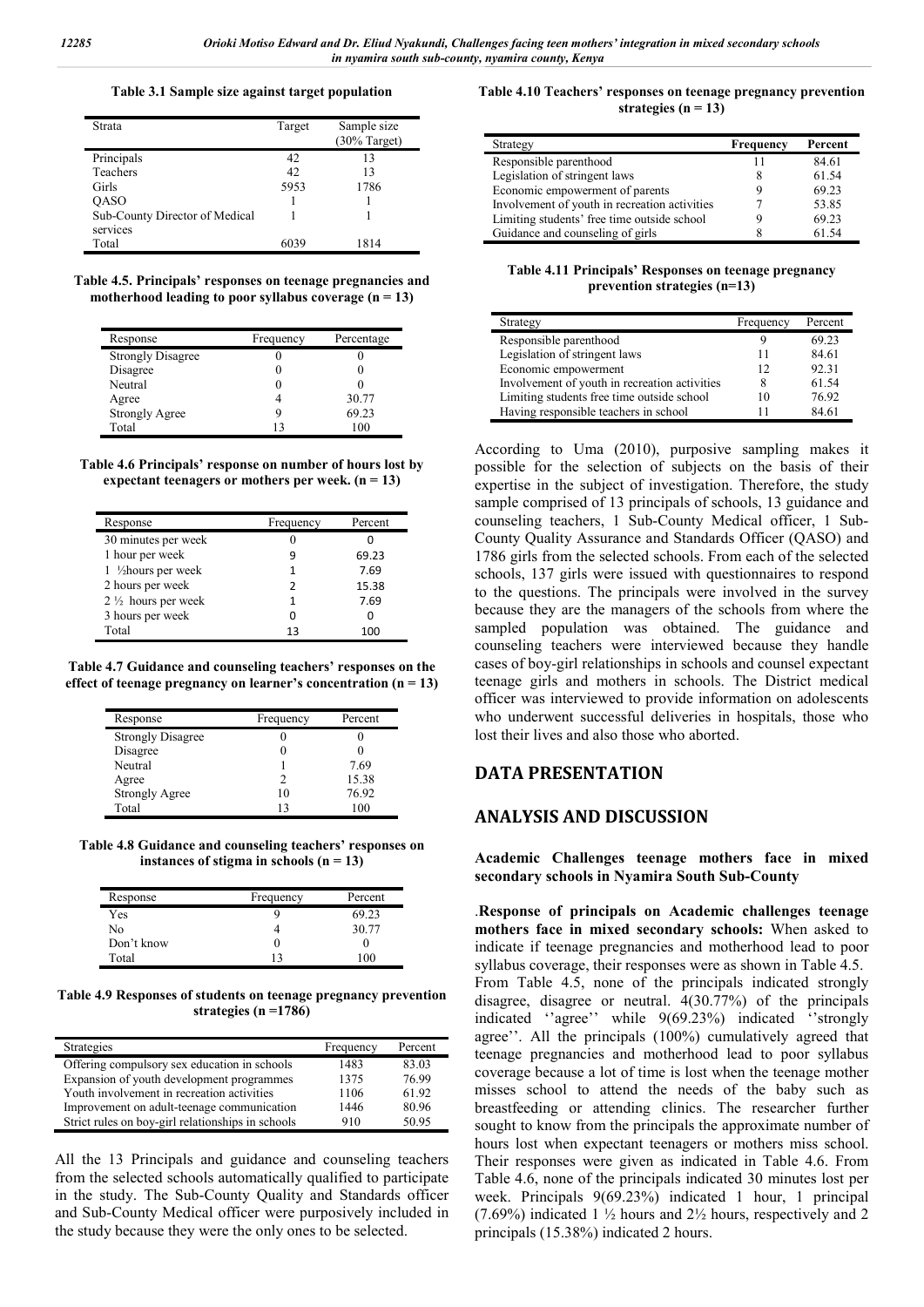Majority of the principals 9(69.23%) indicated that expectant teenagers or mothers lose one hour per week, either to attend to the baby needs or routine clinics at hospital. This translates to 4 hours lost per month. The study also revealed that teen mothers miss school to breastfeed the young babies especially at break or lunch time when they have permission to get out of school. The time lost by teenage mothers creates gap in their syllabus coverage leading to decline in their academic performance. When asked to comment how teenage pregnancies affect performance, 8(61.53%) of the principals revealed that the performance of the teenage mothers decrease when they come back to school. The decrease in performance is as a result of the dual responsibilities of the mothers; both as a parent and at the same time as a student. This concurs with Furstenberg (1991) who observed that teenage pregnancy hinders women opportunities in the labour force due to inadequate academic qualifications attained by the teen mothers. Therefore, teenage mothers who drop out of school tend to be dependent on relatives or welfare because of lack of the high qualifications required to compete favourably in the labour market. Principals were also asked to indicate if their schools have formally organized make- up lessons for teenage mothers who miss school. All principals indicated 'NO' implying that teenage mothers who miss school only know from their classmates the content taught by the teachers and it is therefore upon them to read and understand the topic without the teacher's input, which makes it difficult for the teen mothers to fully understand and internalize the syllabus content. The study findings are supported by Kraneis(2013) study which revealed that 70% of teenage mothers in school dropout because teachers refuse to organize make-up lessons for them or ask them do assignment on content covered by teacher while they were out. This implies that teen mothers cover the syllabus poorly when they miss school to attend their motherhood responsibilities which negatively impacts on their performance.

**Guidance and counseling teachers' responses on academic challenges facing expectant teenagers or mothers in mixed secondary schools:** The study sought to seek the relationship between teenage pregnancies and concentration in class. The teachers were asked to indicate if teenage pregnancies affect the learner's concentration in class. The responses from the learners were as shown in Table 4.7 page 51. From Table 4.7, none of the teachers either disagreed or strongly disagreed that teenage pregnancy has no effect on learner's concentration. The teachers 1(7.69%) indicated ''neutral'', implying that teenage pregnancy may or may not have an impact on the learner's concentration. The teachers 2(15.38%) agreed that teenage pregnancy has an impact on learner's concentration. Majority of the teachers, 10(76.92%) strongly agreed that teenage pregnancy has an impact on leaner's concentration. Therefore, 12(92.30%) of the teachers cumulatively agreed that teenage pregnancy impacts on learner's concentration.

The study revealed that teenage mothers who come to school to continue with their studies exhibit low concentration in class which adversely affects their performance. The concentration of teenage mothers decreases because they spend long hours at night taking care of the baby and sometimes they are deeply disturbed when they attend school while their baby is sick at home. The study findings are supported by Chohan (2010) who revealed that the concentration of teen mothers in school declines because they (teen mothers) start their day three hours earlier than their peers in the same class so as to prepare

themselves and the baby and also sleep late because of many responsibilities and further their concentration is affected by their young bodies which cannot withstand sitting in class for long hours after delivery. Kraneis (2013) also reveals that teenage mothers lose concentration when teachers refuse to grant them permission to attend doctor related appointments or by disparaging, discouraging and disapproving comments from teachers and students, all contributing to high dropout rates of teenage mothers.

**Socio-Economic challenges teenage mothers face in mixed secondary schools in Nyamira South Sub-County:** The third objective of the study examined the socio-economic challenges teenage mothers face in mixed secondary schools. First, the study identified the social challenges teenage mothers face in mixed secondary in Nyamira South sub-county.

This information is important as the manner the teenage mother socializes with other students and teachers in school directly influences the performance of the learner. The respondents to this research objective were the guidance and counseling teachers and the students.

**Responses of guidance and counseling teachers on stigmatization of expectant teenagers or mothers in mixed secondary schools in Nyamira South Sub- County:** When guidance and counseling teachers were asked to indicate whether instances of stigma on expectant teenagers or mothers have been reported in their schools, their responses were as indicated in Table 4.8. From Table 4.8, 9(69.23%) of the teachers indicated that instances of stigma on expectant teenagers or mothers have been reported in their schools. 4(30.77%) of teachers indicated that cases of stigmatization of expectant or teenage mothers have never been reported in their schools while none of the teachers indicted '' don't know''. When asked to explain the instances of stigma in schools, the teachers who indicated ''yes'' reported that expectant teenagers or mothers in school are stigmatized when they are not accepted by their peers, especially in discussion groups. The peers are said to shun them because they consider them ''immoral" and keep distance from them in fear of being contaminated. Also, the teen mothers in school are stigmatized when they are not referred to by their names. Instead, they are called "mothers in school" which makes them feel unwanted in school. When teen mothers are mocked by other students as having loose morals and are excluded, they feel alienated and thus isolate themselves from the other students which negatively impacts on their studies. Sometimes, expectant teenagers or mothers in school feel stigmatized when they see other students talking while looking at them. This makes them feel suspicious that the other girls are gossiping about them. On the other occasions stigma is noted when teenage mothers try to join the other girls in their groups. When they do so, the other girls who were initially talking all over a sudden, keep quiet and disperse because they have been joined by somebody whom they consider "immoral". Ritcher and Mlambo (2005) support the study findings when they conclude that teenage pregnancy and motherhood make girls to be considered a disgrace to the parent and community and as a result they experience ill treatment from family and community members leading to stigmatization.

#### **Teenage Pregnancy Prevention strategies**

**Response of students on teenage Pregnancy prevention strategies:** When asked on the teenage pregnancy prevention strategies in mixed secondary schools in Nyamira South sub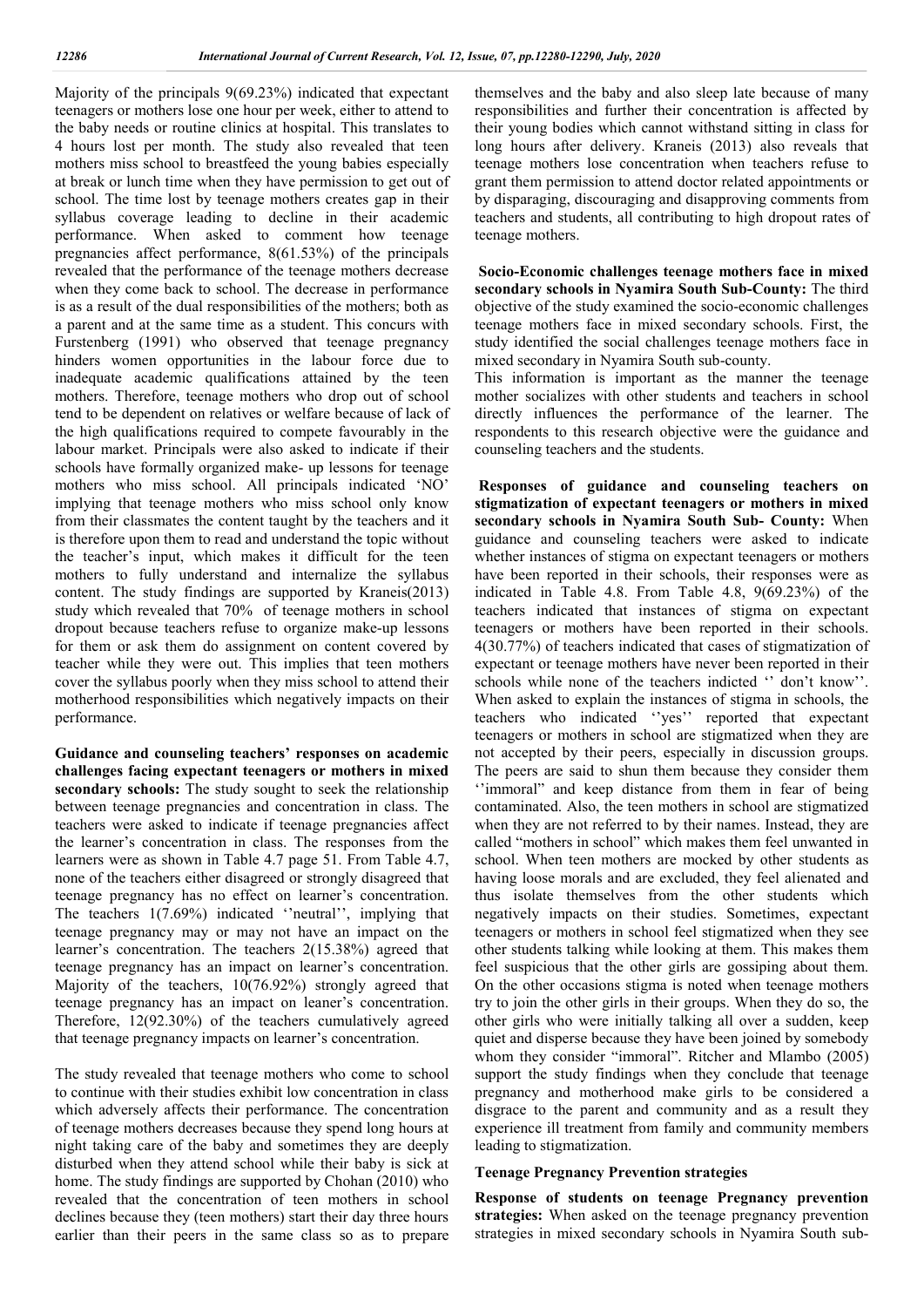county, the responses of students were as indicated in the table 4.9. From Table 4.9, 1483(83.03%) students indicated that teenage pregnancy can be managed by offering compulsory comprehensive sex education in secondary schools. 1375(76.99%) indicated expansion of youth development programs; youth involvement in recreation activities was reported by 1106(61.92%) students; 1446(80.96%) students indicated improvement on adult- teenage communication and 910(50.96%) indicated strict rules on boy-girl relationships in schools. The students, 1483(83.03%) cited offering compulsory comprehensive sex education in secondary schools as a strategy of preventing teenage pregnancy in mixed secondary school. The study findings are supported by Achola (2017) who concludes that introducing to secondary school curriculum a policy that makes sex education mandatory can eliminate teenage pregnancies. The study findings also reveal that girls are victims of teenage pregnancies as a result of being ignorant on sex matters. Thus, if girls are taught comprehensive sex education in schools, they will make informed decisions on matters related to sex and hence prevent teenage pregnancies. The students, 1446(80.96%) also indicated that improvement on adult-teenage communication at home can prevent teenage pregnancy. The study established that most of the teenagers are victims of teenage pregnancies because parents at home rarely discuss with the children about sex-related matters. To most parents, it is inappropriate for them to discuss sex with their children especially on pregnancy prevention methods. To them, this is a reserve of the teachers at school. In such situations, the youth especially the girls remain ignorant and hence become pregnant. The study findings are further supported by Elliot (1998) when he says that the youth should formally be socialized to transit from childhood to adulthood by the parents. The parents should talk with the youth through open discussion for them to understand the various developmental stages they undergo and how to prepare adequately for each stage. The study also asserts that it is the responsibility of the parent especially the mother to teach teenage daughters about adolescence and the dangers of premarital sex and the need to abstain up to maturity when one can make informed decisions pertaining sex.

**Teachers' Responses on teenage pregnancy Prevention strategies:** When asked to indicate the strategies for preventing teenage pregnancies, the guidance and counseling teachers responded as tabulated in Table 4.10. From Table 4.10, the teachers 11(84.61%) indicated responsible parenthood as a strategy to prevent teenage pregnancies. 9(69.23%) indicated economic empowerment of parents and reducing the students' free time when they (student) are outside school; 8(61.54%) indicated legislation of stringent laws and intensifying guidance and counseling by the teachers. The study findings reveal that teenage pregnancy can be prevented if all parents are responsible by providing the requirements of their daughters so as to make adolescent girls not to engage in transactional sex as a means of acquiring the things they need. The parents should monitor closely the behaviour of their teenage daughters to ensure that they are not negatively influenced by the media by watching pornographic materials on television, print media or phones. Responsible parenthood also entails parents making sure that their daughters do not attend social functions such as discos or overnight parties that may create room for sexual abuse. The Centre for the Study of Adolescence (2008) supports the study findings when it says that the morals of the youth are compromised when they attend social functions at night such

as discos or parties while unaccompanied by parents. Economic empowerment of parents can also prevent teenage pregnancies. The long-term plan for empowering future parents is through education whereby parents are equipped with the required skills to enable them to be employed or for self-employment. When the parents are economically empowered, they will fully provide for their families and hence the daughters will not engage in transactional sex. The National Campaign to Prevent Teen Pregnancy and Unplanned Pregnancy (2011) supports the study findings when it asserts that poverty is the major (80%) reason teenagers fall pregnant, and therefore recommends that young people should be supported fully by their parents and the government to access basic commodities so as to continue learning in school.

**Principals' Responses on teenage pregnancy prevention strategies:** The principals were asked to indicate the strategies that can be used to curb teenage pregnancies in mixed secondary schools in Nyamira South sub-county. Their responses were as indicated Table 4.11. From Table 4.11, 9 (69.23%) of the principals indicated responsible parenthood, 11 (84.61%) indicated legislation of stringent-laws and having responsible teachers in school, 12 (92.31%) economic empowerment of parents, 10 (76.92%) indicated reducing students' free time when outside school and 8 (61.54%) indicated involvement of the youth in recreation activities. Like the guidance and counseling teachers, 12(93.31%) of the principals also indicated that teenage pregnancies can be solved through economic empowerment of the parents because teenage pregnancies could be as a result of poverty in the teenage girl's home. Economic empowerment of parents will ensure that children are well provided for by the parent and they will not engage in sex to access what they are missing.

To empower parents of the poor students, creation of more job opportunities for the poor parents can mitigate the problem of teenage pregnancies, more so at the school level. The school can offer the poor employment if they have the required qualifications, they can either be employed as the support staff in school or be given tenders to supply cheap farm produce such as vegetables, maize or firewood to the school so as to obtain some income to support the family. This is supported by Amin, S & Suran (2005) who concluded that cash transfer interventions and policies including support for adolescent mothers and their families can help keep teenage mothers in school to continue learning. The principals also supported legislation of stringent laws as a strategy to prevent teenage pregnancies. These laws will ensure that the people who impregnate teenage girls are punished to deter them and others from such a vice. Heise (2011) supports the study findings when he says that laws should be formulated to protect the girls against rape and teenage pregnancies. The other leading strategy supported by majority of the principals 11(84.61%) is having responsible teachers in school who respect adolescent girls and protect them. The principals pointed out that some teachers who accompany students for sports and school tours allow students to engage in immoral activities such as drinking and smoking which lead to irresponsible sexual behaviour. Studies indicate that some teachers even have love affairs with their learners. Further, some teachers are bad examples to the students when they drink and smoke together with students who easily copy what they (teachers) are doing. WHO (2011) supports the study findings when it asserts that school girls are affected negatively by their immediate school environment which includes the behaviour of their teachers.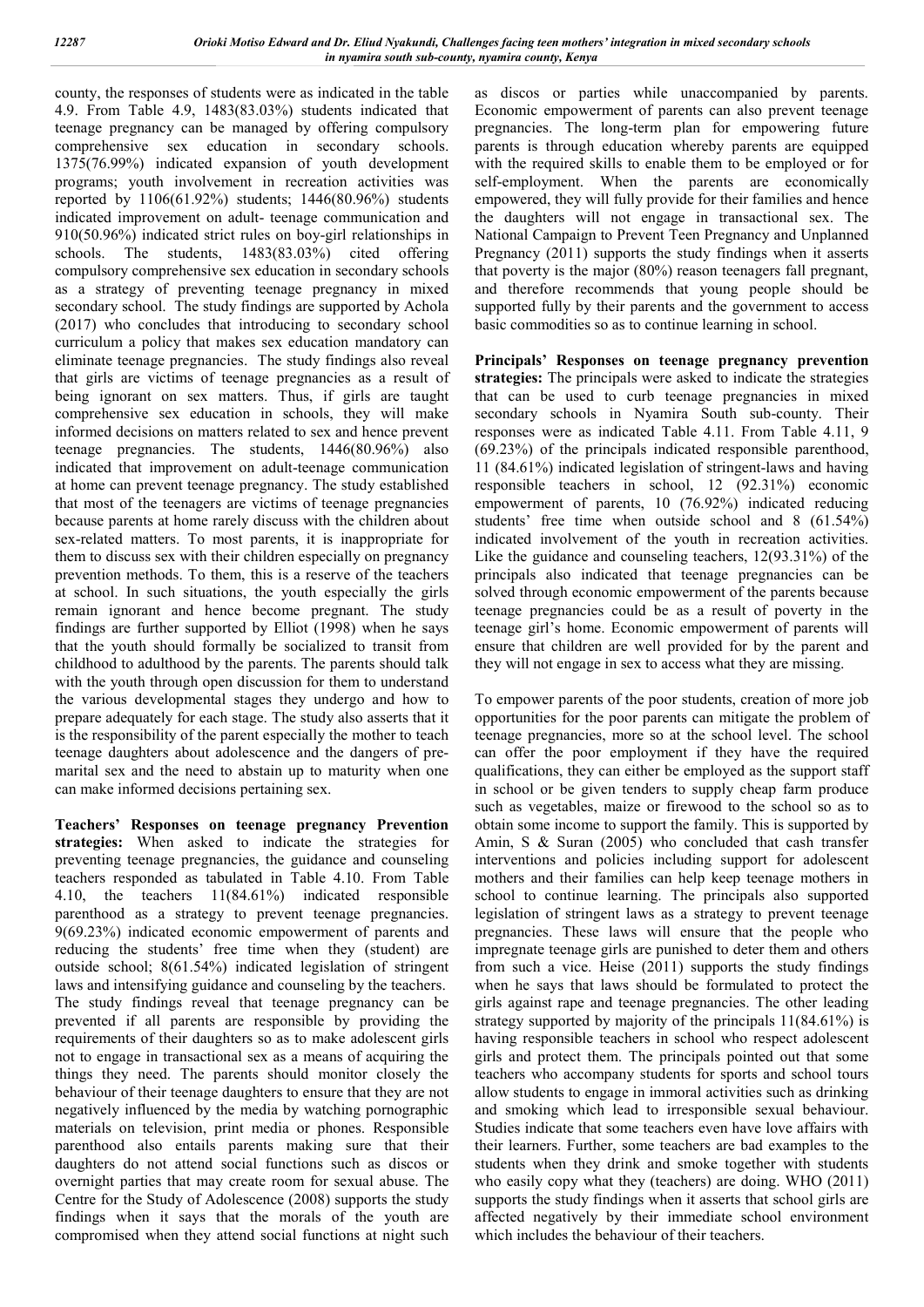Some of the risks associated with school environment include exposure to sexual abuse of students by members of the school community, which includes teachers and the support staff. Through interview schedule the sub-county QASO was asked to comment on strategies of preventing teenage pregnancies in Nyamira south sub-county. The response was:

*"Teenage pregnancy can be solved when all stakeholders join their hands to tackle it. All cases of teenage pregnancies should be reported for appropriate action to be taken so as to protect the rights of the girl child to education"*

The respondent said that the parents who protect those who impregnate school girls after being bribed should also be reported or arraigned in court. The respondent concurs with Psimol, D & Kajiliwa, D.(2005) who concludes that bodaboda (motor bike) riders and sponsors are to blame for early teenage pregnancies. The study further asserts that the riders and sponsors buy their freedom after impregnating the girl by bribing the parents of the expectant girl. As a result of this, the respondent advocates for collaboration between the Ministry of Education, civil society, the judiciary and other agents of law enforcement to implement programs and laws related to girls' education, teenage pregnancies and retention of girls. The media should also generate awareness by designing teenage pregnancy related programs such as drama and focus group discussions to create awareness of the consequences of teenage pregnancy. Centre for Disease Control and Prevention (2010) supports the study findings when it asserts that most teenage pregnancies are as a result of ignorance of teenage pregnancy prevention approaches and sexuality. The QASO further said,

*"Secondly, parents should also be sensitized on their responsibilities at home. They should provide their daughters with all the school and personal requirements for the girl to learn comfortably in schoo*l".

World Health Organization (WHO,2010), supports the study findings when it asserts that girls engage in transactional sex as a result of poverty in their home and because of their young age, they are unable to protect themselves against teenage pregnancy. Parents should teach their daughters on sexuality related matters at home. Presler-Marshall & Jones (2012) support the study findings when they say that girls in school receive inadequate knowledge from their parents to prepare them for sexual and reproductive lives. The respondent is supported by Advocates for Youth (2012) which says that when youths are denied sex education, they remain ignorant and engage in unhealthy relationships leading to teenage pregnancy. The Sub-County Medical officer was asked to comment on teenage pregnancy prevention strategies through interview schedule. The response was*:*

*"To prevent teenage pregnancies, young girls should be exposed and taught fully comprehensive sex education to understand themselves and how their bodies develop and undergoes different stages. The girls in secondary schools are adolescents who are changing from youthful age to adults and their bodies are undergoing a lot of changes*."

The respondent further said that teenagers in school should also be taught fully about pregnancy and birth control and the impact of sexual intercourse on the youth. CDC (2010) supports this assertion when it established that teenagers who received sex education were 60 per cent less likely to be impregnated or get someone impregnated. The respondent said that the topic of sexuality is so wide that teachers alone cannot exhaustively cover it at school. This implies that even parents at home should help their daughters to understand the course of adolescence which takes some girls by surprise, without them knowing how to approach it. Presler- Marshall and Jones (2012) confirm this when they say that teenagers approach adulthood faced with conflicting and misleading information about sexuality, making them to experiment what they are told about sexuality and hence risk becoming pregnant. The parents should therefore assist their daughters to understand adolescence as a developmental stage. Also, the adolescent girls who have become pregnant should have to be encouraged to attend post-natal clinics which will enable them avoid a second pregnancy as a teenager. Kothari (2012) says that postnatal clinics are important to the health of the teenage mothers as they provide her with knowledge and opportunities to delay or prevent a second pregnancy. UNFPA (2012) confirms this when it says that post-natal clinics presents the teenage mothers with crucial and quality knowledge to prevent or delay second pregnancy. Teenage mothers who come to school to complete their studies need professional guidance and counseling for them to prevent another pregnancy. Olivier (2000) complements this when he says that teenage mothers need professional counseling and guidance in order to avoid second pregnancy and succeed with their schooling needs. The study further points out that learners need to be equipped with life saving skills to help them deal with their challenges as they grow.

#### **Summary and Conclusion**

**Academic challenges teenage mothers face in mixed secondary schools in Nyamira South Sub-County:** The study found out that teenage mothers in school lose a lot of time attending to the baby needs leading to poor syllabus coverage, have much work to do as they are both parents and students at the same time, exhibit low concentration in class which negatively impacts on their performance and others drop out of school as a result of many challenges they face.

**Socio-economic challenges teenage mothers face in mixed secondary schools inNyamira South Sub-County:** The study found out that teenage mothers in school are discriminated when they join the other students in discussion groups, gossiped, are not referred to by their official names, but as "mothers in school'' and experience financial difficulties in meeting their needs and those of the baby.

**Strategies for teenage pregnancy prevention in mixed secondary schools in Nyamira South Sub-County:** The study found out that teenage pregnancies can be prevented by offering comprehensive and compulsory sex education in mixed secondary schools, expanding youth development programmes, involving the youth in recreation activities, enhancing adult-teenage communication, having responsible parents and teachers, economic empowerment of parents, increasing guidance and counseling for students, legislation and implementation of stringent laws, limiting students' free time outside school and during holidays, ensuring that schools are drug and substance abuse free zones and reporting all cases of teenage pregnancies to the education office.

#### **Conclusion**

**Academic challenges teenage mothers face in mixed secondary schools in Nyamira South Sub-County:** The study concluded that teenage mothers in school cover the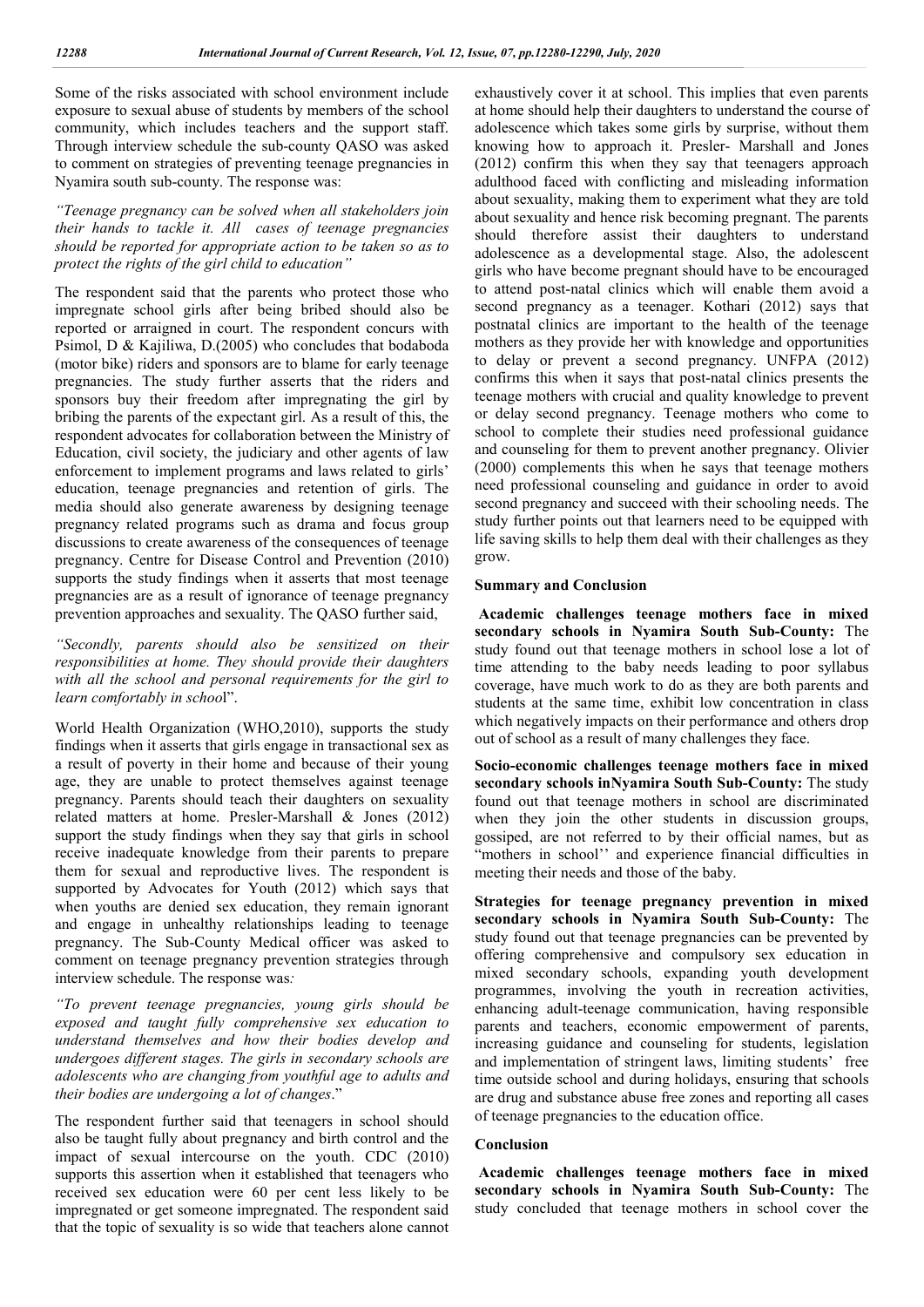syllabus poorly and exhibit low concentration in class leading to decrease in their academic performance.

**Socio-economic challenges teenage mothers face in mixed secondary schools in Nyamira south sub-county:** The study found out that teenage mothers in school are discriminated, gossiped, stigmatized and have financial problems which negatively impacts on their academic achievements.

**Strategies for teenage pregnancy prevention in mixed secondary schools in Nyamira South Sub-County:** Based on the study findings, the following strategies can be used to prevent teenage pregnancies: offering compulsory comprehensive sex education in schools, expanding youth development programs, involving the youth in recreation activities, enhancing adult youth communication, having responsible parents and teachers, legislation and implementation of stringent laws to protect girls in school, limiting the students' free time in and outside school, eliminating drug and substance abuse by students and reporting all teenage pregnancy cases to the education office.

## **Recommendation**

## **Based on the study findings, the researcher made the following recommendations:**

Teenage pregnancies can be prevented if teenagers are enlightened on sexuality and on all approaches of teenage prevention. Comprehensive sex education should be integrated in secondary school curriculum. The principals in mixed secondary school should make sure that the teenage mothers in school are not discriminated, stigmatized or gossiped by members of the school community. Instead, these girls should be given the necessary support they need to enable them complete their studies. Teenage mothers in school face financial constraints when meeting their needs in school and those of the baby. The parents should meet financial needs of the teenage mothers fully for them to learn comfortably. The national and county governments should formulate and ensure complete implementation of stringent laws to support and safeguard the rights of the girl child in school.

# **REFERENCES**

- Achoka, J.S & Njeru, F.M. 2012. Destigmatizing Teenage Motherhood. Towards Achievement of Universal Basic Education in Kenya. *Journal of Emerging Trends in Educational Research and Policy Studies*
- Achola, A. 2017*. RelationshipBetween Parenting Styles and Bullying Behaviours of Learners In Primary Schools in Mbita Sub- County, Kenya*. M.Ed. Thesis. Jeramogi Oginga Odinga University of Science and Technology.
- Advocates for Youth 2007. *Adolescent Maternal Mortality*.An overlooked crisis. Downloaded On  $7<sup>th</sup>$  June, 2015 fromhttp://www.advocatesforyouth.org/
- Advocates for Youth 2012. Science and success.*Sex Education and other programs that work to prevent teen Pregnancy, HIV and sexually transmitted infections.* Washington D.C
- African Development Bank 2018. *Annual Report*. African Development Bank Group. Retrieved on 23<sup>rd</sup> February, 2019from http://www.google.com.
- Amin S.,Suran L. 2005. *Program efforts to delay marriage through improved opportunities*. *Some Evidence from Rural Bangladesh*.New York, population council.
- Ardington, C., Branson, N., Larn, D., Leibbrandt, M., Marteleto, L., Mennendez, T & Ranchold 2012. *Revising the Crisis in Teen Births: What is the Impact of Teen Births on young Mother and their Children?*A South African Labour and Development Research Unit Policy.UCT.
- Becker, G.S. 1964. *Human Capital. A Theoretical and Empirical Analysis with Special Referenceto Education*. Chicago. IL: University of Chicago Press.
- Bhana, D., Morrel. R., Shefer, T., &Sisa 2010. South African Teachers' Responses to Teenage Pregnancy and Teenage Mothers in School. *Culture Health and Sexuality* 12(8), 871-883.
- Bhana, D., Shefer, T & Morrel, R 2012. *Conclusion: Policy Implementation and Issues for the Future.*Cape Town. HSRC Press, 169 – 176
- Brace, A.M. 2009. *Analysis of the Effectiveness of the Circle of Case Program in Increasing Life Outcomes among Teen Mothers n Troup Country*, Georgia, State University, Mississippi.
- Bunyi, G.W. 2008. Gender, Education & EFA in Sub-Saharan Africa: Progress, Challenges and the way forward. The African Symposium: *An on-line Journal of African Education Research network, 8 (1), 177-190*
- Centers for Disease Control and Prevention.(2007) *Teenage pregnancy and Birth Rates*. United States (2007).Retrieved on March 10, 2015 from http://www.cdc.gov/ nchs/pressroom.
- Centers for Disease Control and Prevention. 2010. *Youth Risk Behaviour Surveillance Systems*. Retrieved on 28<sup>th</sup> June, 2014 from http://www.cdc.gov/Healthyyouth/ yrbs/ index.htm
- Centre for Rights Education and Awareness. 2007. *Status of Women and Girls in Kenya: Urgent need to uphold Human Rights*. Nairobi, Kenya.
- Centre for the Study of Adolescence. 2008. *Down the Drain.Counting the Cost of Teenage Pregnancy and School Dropout in Kenya*, Nairobi, Kenya.
- Chauke, H. 2013. *The Challenges Experienced by Teenage Mothers in Secondary Schools in Hlanganani South Circuit, Vhemeb District, Limpopo, South Africa*. Med. Thesis, University of Limpopo.
- Chohan, Z. 2010. *Deconstructing Teenage Pregnancy: Teen Mama's Talk about the Self*.M.A Thesis. University of Whitewaterstand
- Clemmens, D. 2002. Adolescent Mothers Depression After the Birth of Their Babies; weathering The storm. *Adolescence 37(47), SSI-565*
- Elliot, V.J.E & Okwumabua, T.M. 1998. Let the Circle be Broken. Help African-Americans prevent teen pregnancy. *Contemporary women's issues Database, 26, PP. 12-17*
- Furstenberg, F. F (Jr. 1991. As the Pendulum Swings: Teenage Childbearing and Social Concern. *Family Relations 40 (2): 127-138 doc: 10.2307/585470.*
- Gall, M., Borg, W., & Gall, S. 2003. *Educational Research: An Introduction.* New York. Longman.
- Government of Kenya. 2004*. The Kenya Bureau of Statistics*: 2006- 2009. Nairobi. Government printer.
- Grant, M. J & Hallman K. K. 2008. Pregnancy- Related School dropout and prior school Performance in Kwazulu- Natal. South Africa*. Studies in Family Planning*. 39 (4) 369- 382.
- Heise, L 2011. *What works to prevent partner violence?* An evidence overview, world paper (version 2.0) London. Department for international Development.
- Holy Bible (King James Version). 1995. New York: Cambridge University Press.*.*